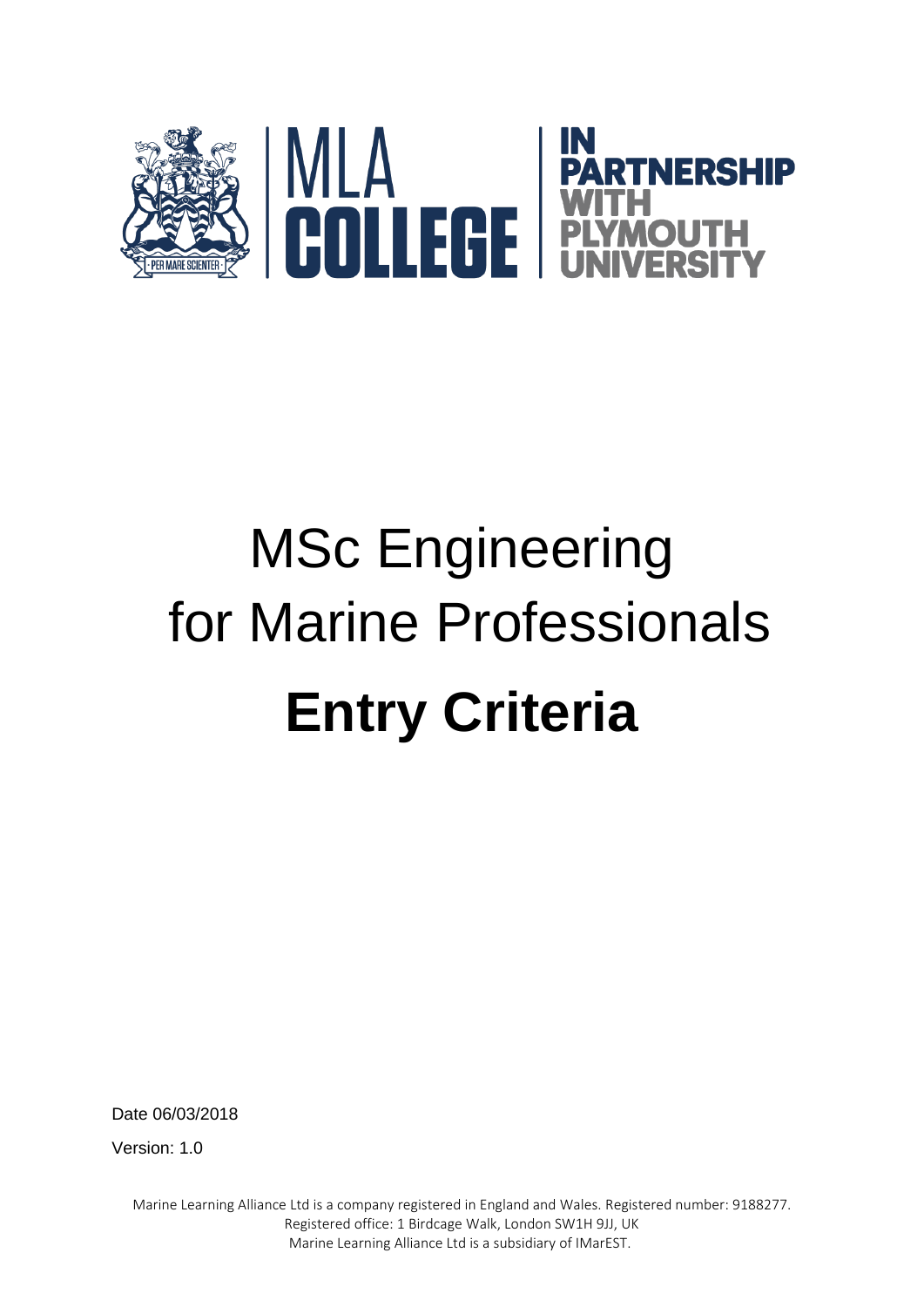| Qualification(s) Required for Entry to this<br>Programme                                                                                                                                                                                                                                                                                                          | <b>Details</b>                                                                                                                                                                                                                                                                                                                                                                                                         |
|-------------------------------------------------------------------------------------------------------------------------------------------------------------------------------------------------------------------------------------------------------------------------------------------------------------------------------------------------------------------|------------------------------------------------------------------------------------------------------------------------------------------------------------------------------------------------------------------------------------------------------------------------------------------------------------------------------------------------------------------------------------------------------------------------|
| Level 2:<br>Key Skills requirement / Higher Level<br>Diploma:<br>and/or<br><b>GCSEs required at Grade C or above:</b>                                                                                                                                                                                                                                             | All applicants must have GCSE (or<br>equivalent) Maths and English at Grade C<br>or higher.                                                                                                                                                                                                                                                                                                                            |
| Level 3: at least one of the following:<br><b>AS/A Levels</b><br><b>Advanced Level Diploma:</b><br><b>BTEC National Certificate/Diploma:</b><br>$\qquad \qquad \blacksquare$<br><b>VDA: AGNVQ, AVCE, AVS:</b><br><b>Access to HE or Year 0 provision:</b><br><b>International Baccalaureate:</b><br><b>Irish / Scottish Highers / Advanced</b><br><b>Highers:</b> | N/A                                                                                                                                                                                                                                                                                                                                                                                                                    |
| <b>Work Experience:</b>                                                                                                                                                                                                                                                                                                                                           | In the case of admission to the MSc, MLA<br>are keen to consider admission on the basis<br>of work or life experience. Where an<br>applicant presents with appropriate<br>experience, this may be taken into account<br>in lieu of certificated qualifications,<br>regardless of age.<br>Relevant maritime experience will be<br>considered on individual merit. Specific<br>reference to APCL and APEL is made below. |
| Other HE qualifications / non-standard<br>awards or experiences:                                                                                                                                                                                                                                                                                                  | 120 level 7 credits in a related cognate<br>area, or equivalent experience (see APEL).                                                                                                                                                                                                                                                                                                                                 |
| Interview / Portfolio requirements:                                                                                                                                                                                                                                                                                                                               | Please see detail in the section below this<br>table                                                                                                                                                                                                                                                                                                                                                                   |
| <b>Independent Safeguarding Agency (ISA) /</b><br><b>Disclosure and Barring Service (DBS)</b><br>clearance required:                                                                                                                                                                                                                                              | No                                                                                                                                                                                                                                                                                                                                                                                                                     |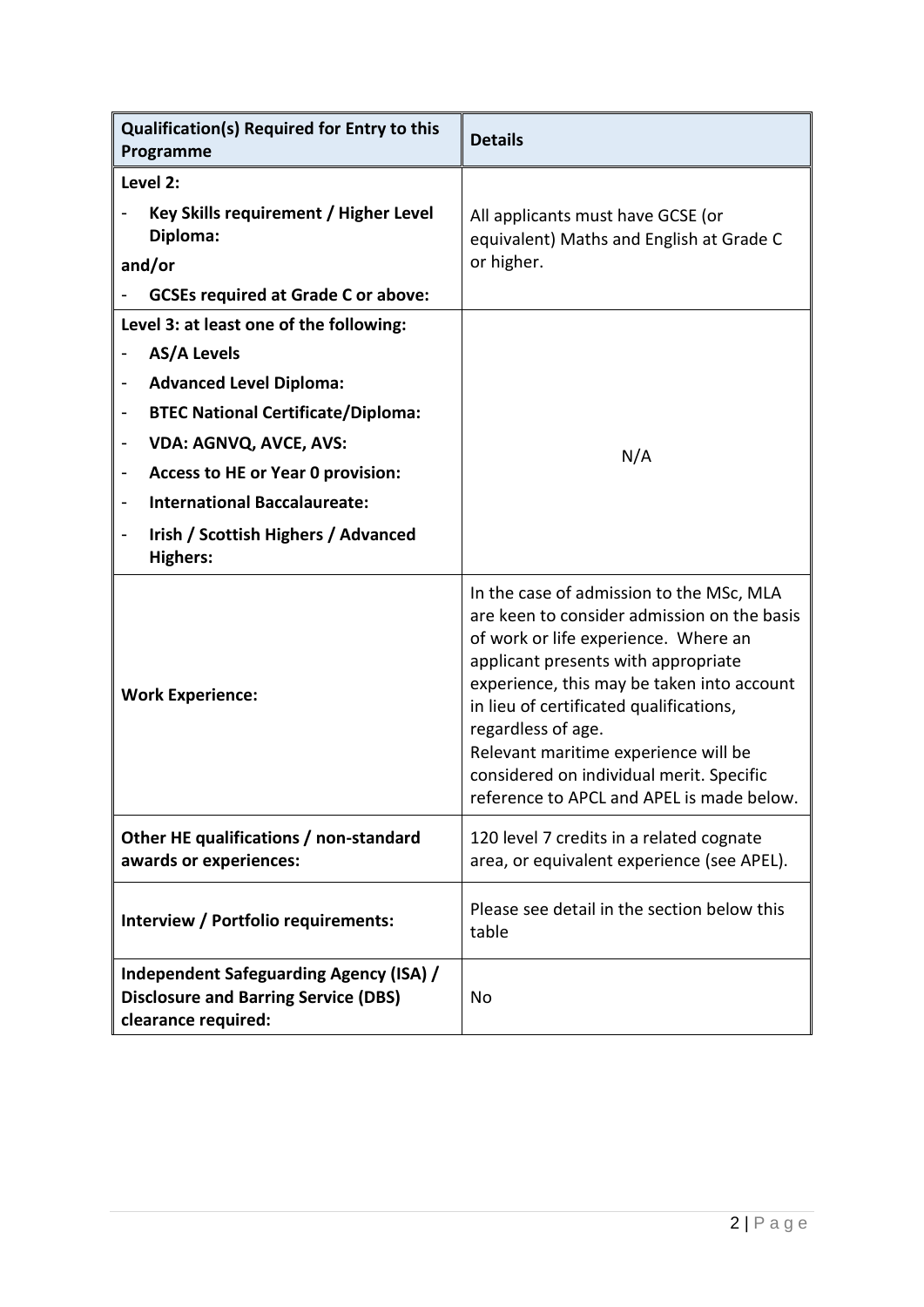| <b>English language requirements:</b> | If students have not obtained or do not<br>have the appropriate entry qualifications in<br>the English language, they may be required<br>to produce evidence of English language<br>ability. This will normally be the equivalent<br>of:<br>GCSE Grade C or above in English<br>language.<br>$\triangleright$ IELTS 6.5 overall or above with a<br>minimum of 5.5 in all four components<br>(listening, reading, speaking and<br>writing)<br>For further information and alternatives to<br>IELTS, see Plymouth |
|---------------------------------------|-----------------------------------------------------------------------------------------------------------------------------------------------------------------------------------------------------------------------------------------------------------------------------------------------------------------------------------------------------------------------------------------------------------------------------------------------------------------------------------------------------------------|
|                                       | University's International Student Entry<br>Requirements.                                                                                                                                                                                                                                                                                                                                                                                                                                                       |

The University's regulations for Accreditation of Prior Certificated Learning (APCL) and Assessment of Prior Experiential Learning (APEL) are set out in the University Academic Regulations, whereby up to 120 credits at Master's level can be APL.

Accreditation of Prior Certificated Learning will be considered on verification of formal qualifications in line with the University's regulations.

Most typically, a candidate for this programme will be seeking registration through the IMarEST at Chartered Engineer (CEng) level. Such candidates will require 120 credits to be awarded using the University's APEL framework (or a combination of APEL and APCL). In such cases, the following robust admissions criteria process and process for entry will be followed:

## **Route A. Candidate is a practicing engineer, employed in a cognate area of the industry. Candidate does not have an MSc, PGDip or PGCert, but is seeking registration from the IMarEST at CEng or CMarEng level**

- **1.** Potential registrant completes a Professional Report/Extended CV (this is routinely expected to be submitted to the Membership Committee in advance of a Professional Review Interview).
- 2. In addition, the potential registrant fills out Tables 1 and 2 (below), and provides evidence against the competencies as required.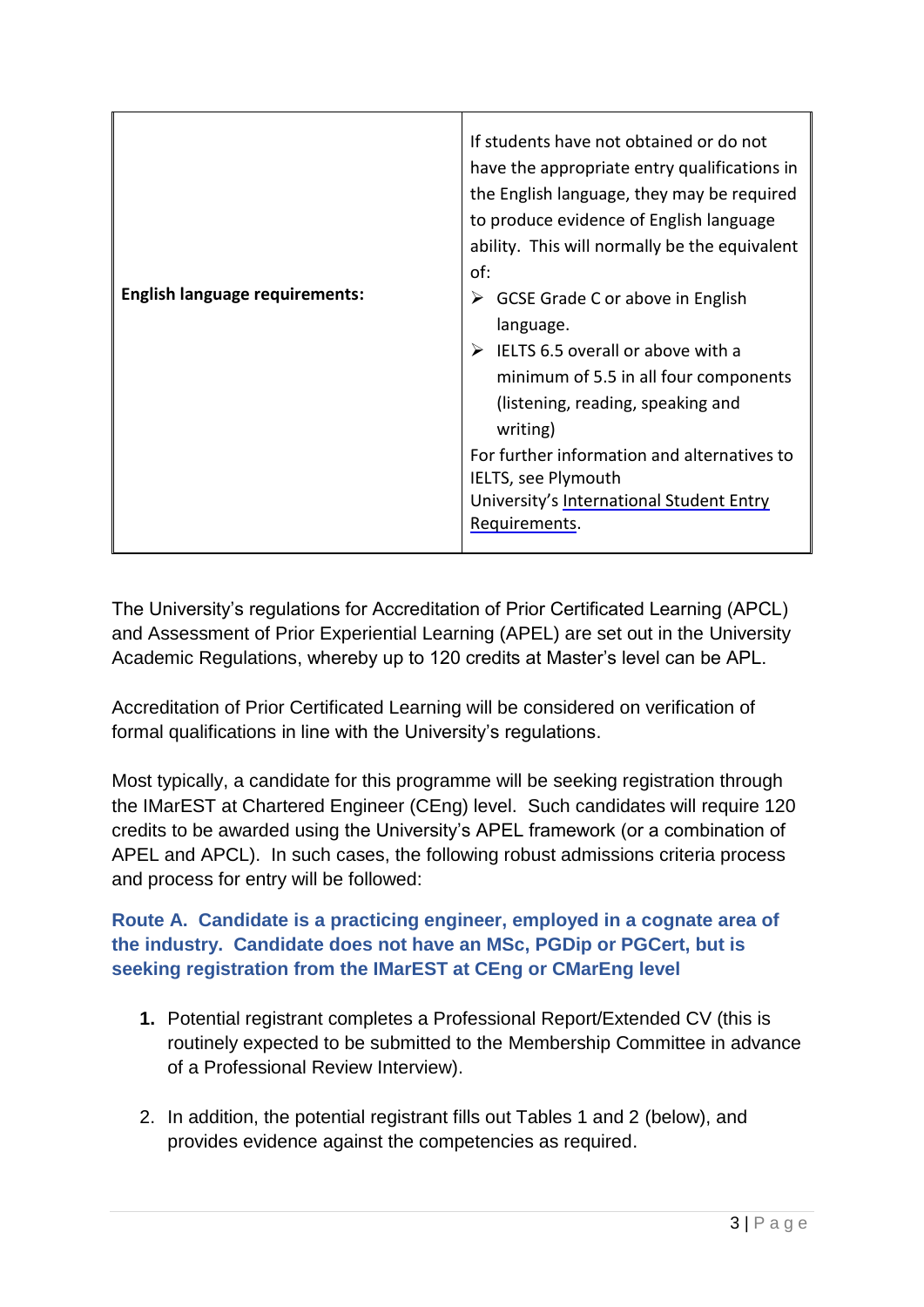- 3. The IMarEST's Membership Committee reviews the candidate's portfolio of documentation, to ensure that the applicant satisfies the professional standards and competencies that are expected for the level of membership and/or registration that is being applied for.
- 4. The MLA College admissions team reviews the candidate's CV and portfolio of evidence to assess their academic suitability for the MSc top up programme.
- 5. A discussion takes place between the MLA College admissions team and IMarEST Membership Committee:
	- a. Has the candidate presented sufficient evidence for the award of 120 APEL credits?
		- i. If no, then the candidate is not permitted to register for the MSc programme, and a bespoke study package may be identified for that candidate to develop their skills and knowledge to enable them to reapply successfully in the future
		- ii. If yes, and the membership committee and the MLA College admissions team are satisfied that any remaining gaps will be filled by the completion of the MSc Engineering for Marine Professionals top up module, then the candidate can proceed
	- b. Once it has been agreed that a candidate is permitted to proceed to register on the MSc Engineering for Marine Professionals:
		- i. the membership committee will highlight which specific competencies the candidate has to address through the completion of the MSc top up. This will be formally communicated to the candidate
		- ii. a supervisory team will be allocated
		- iii. MLA College enrols the candidate on the programme with Plymouth University and the student commences the 'taught' elearning Chapter within the module covering Advanced Techniques in Research Methods

Note that the Membership Committee may, in some cases, undertake a review of the candidate's formal project proposal (usually submitted at the end of Week 16). This will ensure that the proposed project will facilitate the candidate to fill in the gaps required and achieve their desired CEng registration at the end of the process.